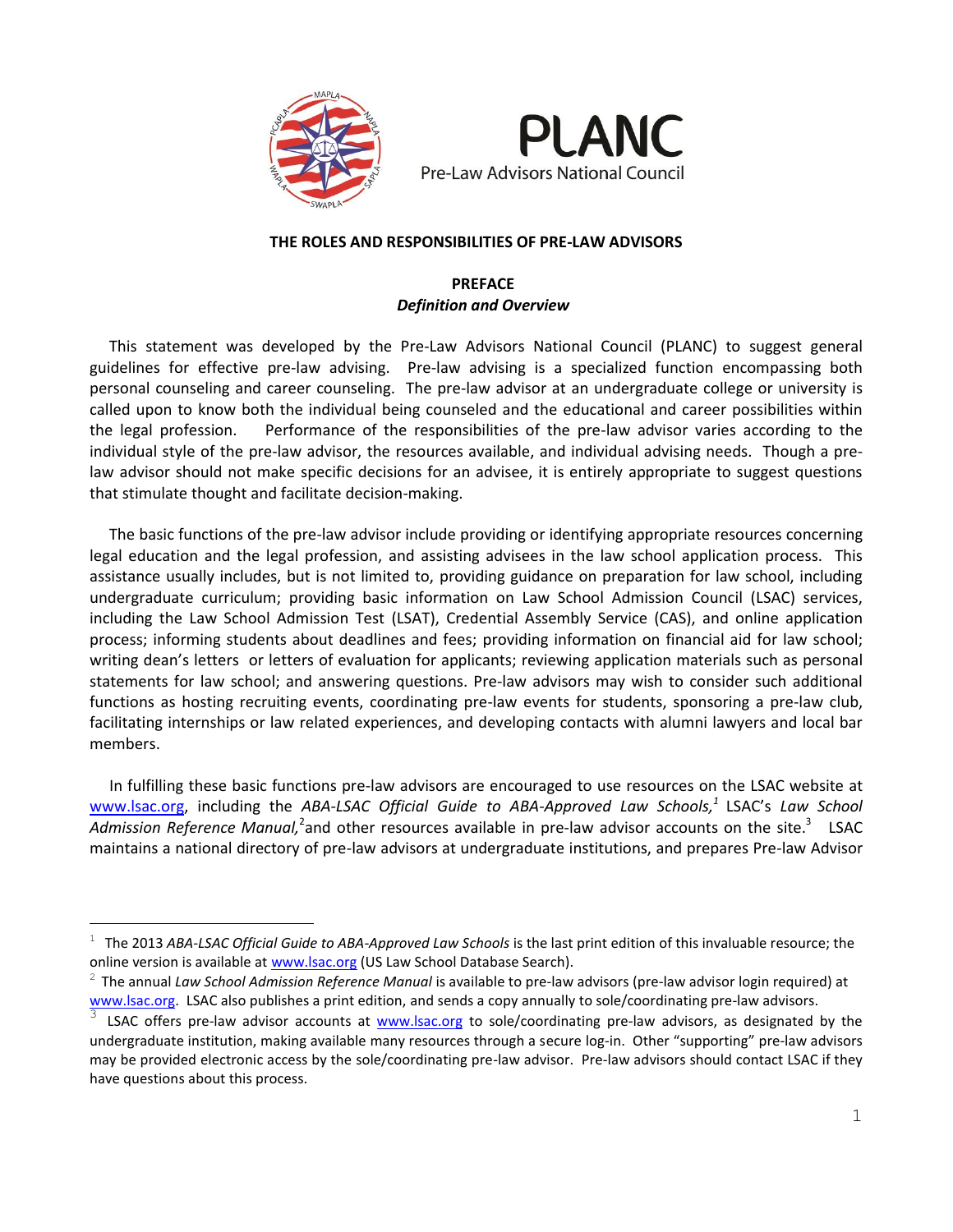Action Reports containing law school admission data for each undergraduate institution. Electronic access to these reports is provided through the pre-law advisor accounts (login required).<sup>4</sup>

The six regional pre-law advisor associations (APLAs)<sup>5</sup> offer many professional development and networking opportunities for pre-law advisors, including training for new pre-law advisors, during regional conferences and meetings; a variety of materials including handbooks and newsletters are available to association members. The Pre-Law Advisors National Council (PLANC) hosts a national conference every Presidential election year and publishes *PLANC POINTS*. PLANC posts contact information for the six APLAS and other valuable information on its website at [www.planc.org.](http://www.planc.org/) NAPLA and SAPLA publish annually the *Law School Book of Lists* which is available to any pre-law advisor upon request. Pre-law advisors are encouraged to contact their colleagues when they have questions or concerns. One of the notable characteristics of prelaw advising is the willingness of advisors to share with others.

# *I. RELATIONSHIP TO APPLICANTS*

# **A. Delineation of Responsibilities**

 The primary obligation of the pre-law advisor is to meet the needs of students and graduates of the undergraduate institution the advisor serves. Given that approximately two-thirds of law school applicants nationwide apply to law school after graduation, pre-law advisors provide an important service by advising alumni, particularly recent graduates; at some institutions, however, resources may limit the ability to provide services after a student graduates.

 Pre-law advisors often serve in multiple roles at their institutions. For instance, a pre-law advisor in a Career Service office may advise students and alumni about other non-legal career opportunities. Faculty pre-law advisors teach classes while also serving as pre-law advisor. Pre-law advisors in an Academic Advising or Dean's Office often hold other roles in the college or university. There are many configurations of pre-law advising responsibilities around the country, at institutions ranging from small colleges to large universities with multiple undergraduate units.

### B. **Conflict of Interest**

 A pre-law advisor at an undergraduate college or university should avoid taking on responsibilities involving a real or perceived conflict of interest. Pre-law advisors are expected to be objective and neutral. Pre-law advisors are encouraged to consult with their regional pre-law advisor associations (APLAs) if they have questions regarding specific responsibilities that may present a real or perceived conflict of interest.<sup>6</sup>

i<br>L

 Another example of a real or perceived conflict of interest is when an undergraduate pre-law advisor serves as an employee or paid representative of a commercial vendor providing LSAT prep or other law admission-related services; advisees may perceive a lack of neutrality in advice given regarding LSAT prep or other law admission-related services.

 $4$  Ibid

<sup>5</sup> Midwest Association of Pre-law Advisors (MAPLA), Northeast Association of Pre-law Advisors (NAPLA), Pacific Coast Association of Pre-law Advisors (PCAPLA), Southern Association of Pre-law Advisors (SAPLA), Southwest Association of Pre-law Advisors (SWAPLA) and Western Association of Pre-law Advisors (WAPLA).

 $6$  For example, a pre-law advisor should avoid assuming the dual responsibilities of undergraduate pre-law advisor and member of a law school's admission staff. In this situation, advisees may feel concerned about seeking or relying upon advice from the pre-law advisor regarding confidential academic or disciplinary issues or law school admission or financial aid decisions, knowing the pre-law advisor's affiliation with a particular law school. Law school representatives often collaborate with pre-law advisors by participating in campus programs (see II.B. below); this is a successful programming model in which a pre-law advisor and law school representative can work together, in their respective roles.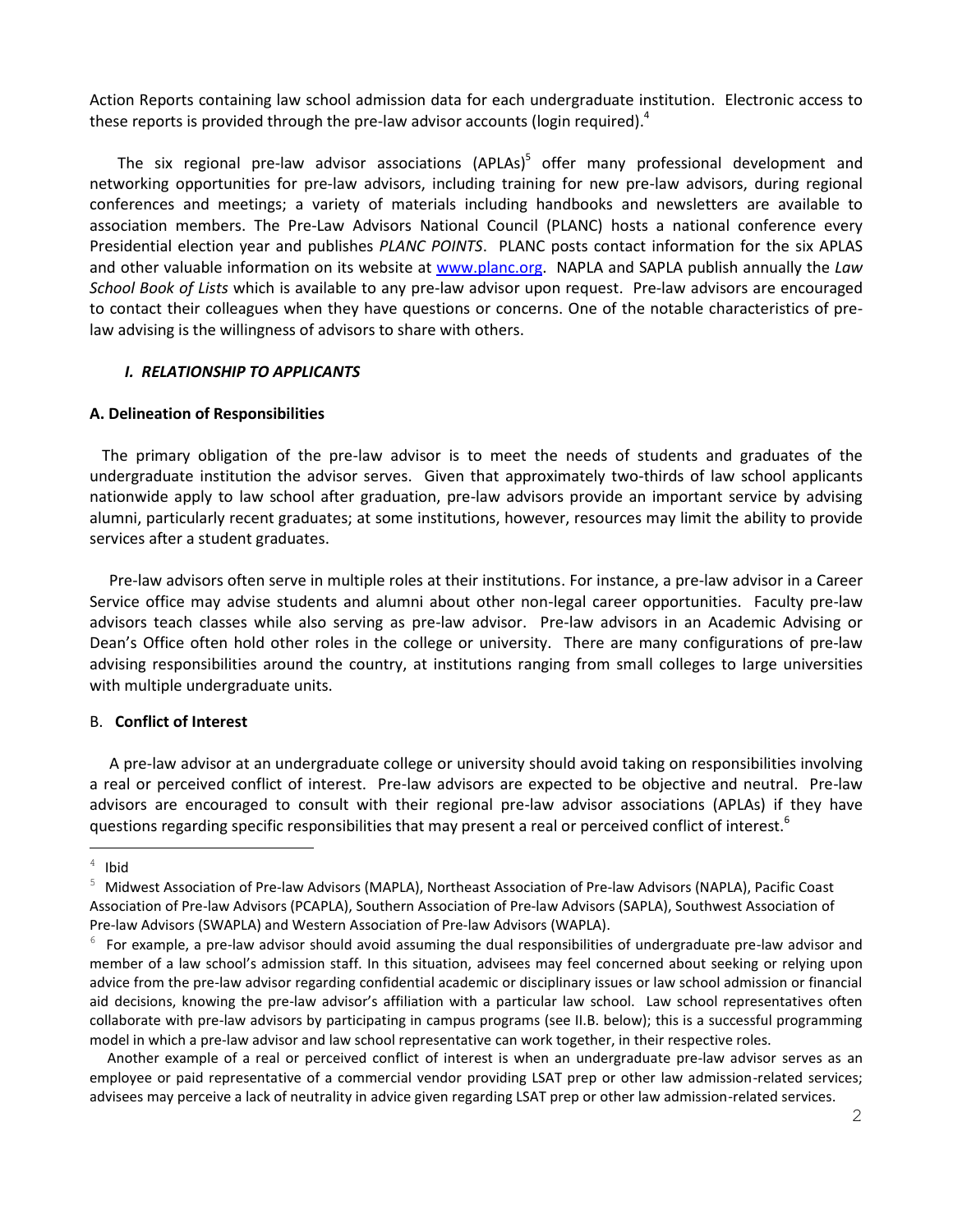Pre-law advisors should be cognizant of the goals and standards of individual law schools as they assist advisees in making decisions about law school. However, the primary objective for the pre-law advisor is to help the advisee make the best decision, taking into account the advisee's goals and qualifications.

### **C. The Pre-law Advisor as Facilitator**

 The pre-law advisor should seek to be a facilitator in the pre-legal decision-making and admissions process, bringing together knowledge of the advisee's needs and ambitions with information on various law schools and law-related careers. Advisors are in a unique position to combine these variables into satisfactory and rewarding applications and admission patterns.

 Properly performed, this role implies asking thought-provoking questions, directing advisees to resources, and helping them make good decisions. Many advisees need assistance in preparing for law school and navigating the law school admission process. Some may know very little about the legal profession, and after investigation and discussion may conclude that a legal career is not the best choice or that more experience is needed before starting law school. It is helpful to suggest criteria and resources to be used by the student in decision-making with reference to choosing law as a career, selecting schools to which applications should be sent, completing the applications, and choosing the school to attend. Pre-law advisors may find it useful to contact appropriate persons or organizations on behalf of students as appropriate, e.g. LSAC, regional pre-law advisors associations (APLAs), other Pre-law advisors, leaders.

 The role of facilitator can also be described as that of a coach - who prepares the players and advises during the game, but does not play in the game itself. The advisor may choose, for example, to review a student's personal statement and other application documents and make suggestions, but should not assume the responsibility of actually completing applications or writing personal statements. Above all, the advisor as facilitator should not assume the role of decision-maker.

### **D. Counseling Students from Underrepresented or Marginalized Backgrounds**

 Pre-Law Advisors should be aware of the unique characteristics presented by students who come from identity groups that are underrepresented or historically marginalized in the legal profession. Preparation on understanding challenges related to, as well as advocating for resources to support, the needs of various identity groups (including, but not limited to: students of color, students with a disability, students from a low socio-economic background, first-generation college students, veteran students, and LGBTQ students) should be an important priority for pre-law advisors to develop competency. In addition, advisors should have proficiency in understanding programs offered by law schools and other entities to encourage students to consider the legal profession and opportunities for involvement with law school student organizations when assisting these advisees in the admission process. Visit the LSAC website for information and programs on ways pre-law advisors may help this important population of prospective law students.

### **E. Sponsoring A Pre-Law Club**

A student pre-law club can be of great value in helping students gain knowledge of the legal profession, its options, opportunities, and pitfalls. Such a club or organization can serve as a vehicle for the dissemination of information and as a focal point for law school admissions officers, practicing lawyers, and others who are invited to campus. A number of colleges and universities have such organizations, and pre-law advisors can often share their experience and expertise with those who want to organize and sponsor a club on their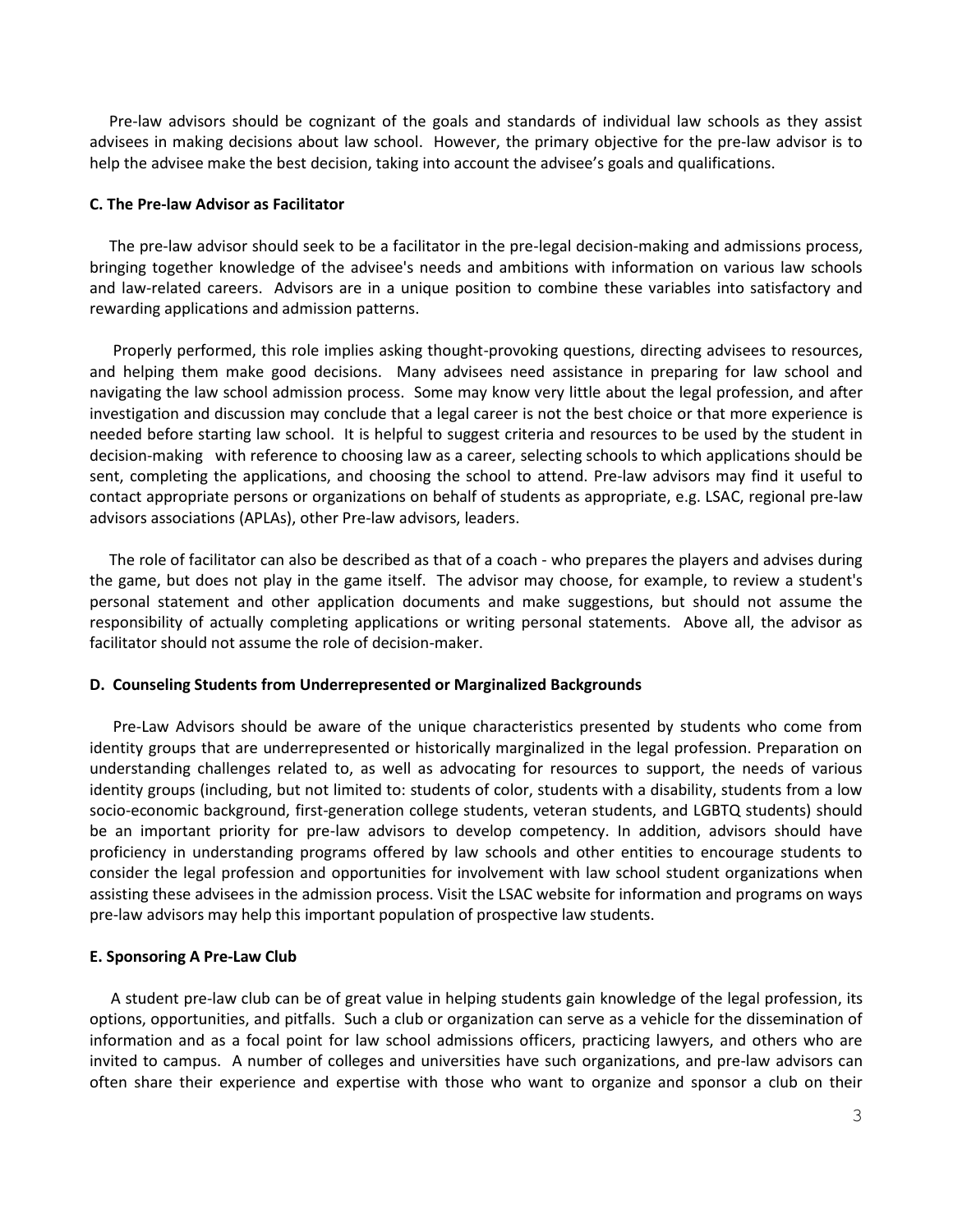campus. Advisors may wish to consider establishing pre-law clubs on their campuses and might look into organizations that relate directly or indirectly to pre-law advising including, but not limited to Phi Alpha Delta (PAD), the American Mock Trial Association (AMTA), and the American Collegiate Moot Court Association (ACMA), and the Council of Forensic Organizations.

### **F. Providing Information Concerning Specific Law Schools**

Most information about law schools is available in electronic format. The pre-law advisor should help advisees find the best objective sources of information about specific law schools, including the *ABA-LSAC Official Guide to ABA-Approved Law Schools*, law school websites, and other important websites [\(www.lsac.org,](http://www.lsac.org/) [www.abanet.org;](http://www.abanet.org/) [www.nalp.org\)](http://www.nalp.org/). Pre-law advisors may share with their advisees nonconfidential information from the summary reports in the Pre-law Advisor Action Reports, available in the Prelaw Advisor's account at [www.lsac.org.](http://www.lsac.org/) A secure login is provided by LSAC to pre-law advisors designated by their undergraduate institutions. Pre-law advisors may contact LSAC if they have questions about accessing their LSAC accounts. Law schools are also willing to honor requests for print information concerning special opportunities and programs, and other information useful to the prospective applicant.

It is appropriate for the pre-law advisor to suggest to applicants criteria for selecting law schools. Such criteria might include, but are not limited to, admissions standards, costs, and availability of financial aid, location, employment data, special programs, and special opportunities. It may be equally appropriate for the pre-law advisor to suggest specific schools for the student's consideration. Such suggestions should be based on available information, the pre-law advisor's own knowledge of and experience with specific schools, as well as the experience of alumni from the particular undergraduate institution who have graduated from, or are currently, attending law schools. Such specific suggestions should be as bias-free and current as possible. Once a student has examined and explored potential options in terms of specific law schools, the pre-law advisor may wish to assist the student in refining a list of schools, keeping in mind the considerations noted above. The advisor should encourage applicants to apply to as many schools as appropriate and consistent with their individual interests, qualifications, and resources.

### **G. Evaluating and Ranking Law Schools for Applicants**

Pre-Law Advisors are frequently requested to evaluate an advisee's chances of obtaining admission to specific law schools. Through the use of LSAC's Pre-Law Advisor Action Reports, *ABA-LSAC Official Guide to ABA-Approved US Law Schools*, and other published information provided by individual law schools about LSAT scores and grade point averages of their accepted and enrolled students, an advisor can help a student prepare a reasonable list of possible schools to which applications may be made. However, non-quantitative factors like work experience, demonstrated leadership ability, and outstanding achievement may well play a role in the reviewing of an application. Additionally, since quantitative standards for acceptance may vary from year to year, the advisor should be cognizant of both subjective criteria and varying data not readily apparent to applicants, and encourage applicants to apply to schools that may appear to be "long shots" as well as to those that are considered as "good chance" and "likely admit."

### **H. Advising the Pre-law Student on Undergraduate Curriculum**

According to the American Bar Association (ABA), "there is no single path that will prepare you for legal education. Students who are successful in law school, and who become accomplished professionals, come from many walks of life and educational backgrounds…"(Pre-law Committee of the ABA's Section of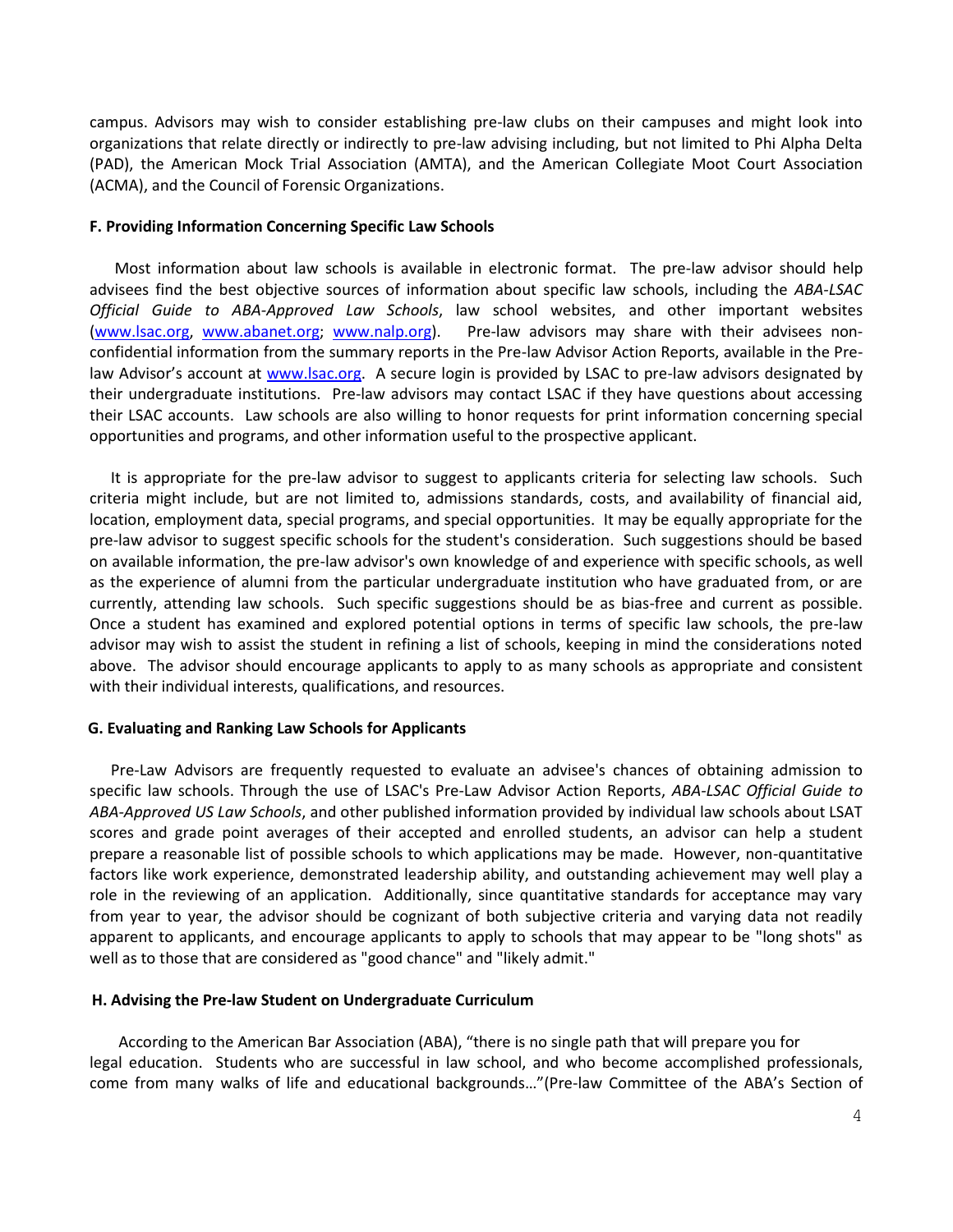Legal Education and Admissions to the Bar, [www.abanet.org/legaled/pre-law/prep.html](http://www.abanet.org/legaled/prelaw/prep.html)). Some schools offer a well-defined "pre-law" curriculum while others do not recommend specific courses for pre-law students. Whichever approach is taken, there is a common consensus that a broad-based academic experience well grounded in the liberal arts provides the best preparation for law school.

 The sections on "Preparing for Law School," on the LSAC website (www.lsac.org) suggest approaches to advising the pre-law student on an undergraduate curriculum. By common agreement, courses that lend themselves to the creation of a context in which the law may be better understood, courses that augment communication skills and courses that sharpen analytical skills provide valuable preparation for law school. Pre-law advisors should identify themselves to other academic advisors and express their willingness to consult with both students and advisors on matters pertaining to curriculum and course selection.

### **I. Advising the Pre-law Candidate on Preparation for and Taking the LSAT**

 The pre-law advisor should be knowledgeable about LSAC's website, Credential Assembly Service (CAS), and online application process. *The Law School Admission Reference Manual* published annually by the LSAC and also available online on the Pre-law Advisor website (login required), provides important information and examples. Students should be advised to register in a timely manner for the LSAT and CAS. Fee waivers for LSAC services are available for students with serious financial need; candidates apply for a fee waiver on the LSAC website. For most students, it is advisable to take the LSAT in the summer or fall prior to the year of entrance into law school. Students should be informed of the advantages and disadvantages of each test date.

 There are a variety of opinions on the question of preparation for the LSAT, but most pre-law advisors agree that some kind of preparation for the LSAT is advisable and beneficial. According to LSAC, "most law school applicants familiarize themselves with test mechanics and question types, practice on sample tests, and study the information available on test-taking techniques and strategies. Though it is difficult to say when examiners are sufficiently prepared, very few people achieve their full potential without some preparation" [\(www.lsac.org/jd/lsat/preparing-for-lsat.asp\)](http://www.lsac.org/jd/lsat/preparing-for-lsat.asp). The pre-law advisor should acquaint students with various means of preparing for the LSAT in addition to the commercial preparation courses. These alternatives include sample/practice materials available from LSAC and commercial preparation books. In situations where it is practical and advisable, the pre-law advisor may wish to set up preparation sessions. Some pre-law advisors have done this with a great deal of success and may be willing to share their experience.

 Commercial preparation courses present the most difficult part of the question of preparation for the LSAT. In advising a student about these commercial courses the following caveats should be kept in mind: commercial preparation agencies are in the business primarily to make money; alternate means of preparation, such as LSAC test prep publications, are available; the student should be skeptical of any course that makes extravagant claims or guarantees about its ability to raise a student's score; the LSAT is not an achievement test; therefore, there are limits as to what any form of preparation can do (i.e., there is a difference between being able to prepare for a test and studying a given body of knowledge for a test).

 Although students have the option of retaking the LSAT, they should be made aware of the problems associated with multiple test scores. First, all scores are reported to the law schools and law schools use their own judgment in evaluating multiple scores in the admission process; however, law schools are required to report the highest score when submitting data about each entering class to the American Bar Association. Second, for most students, retaking the test does not result in a significant increase in the score. Pre-law advisors may want to direct advisees to LSAT Repeater data posted at [www.lsac.org](http://www.lsac.org/). Candidates may take the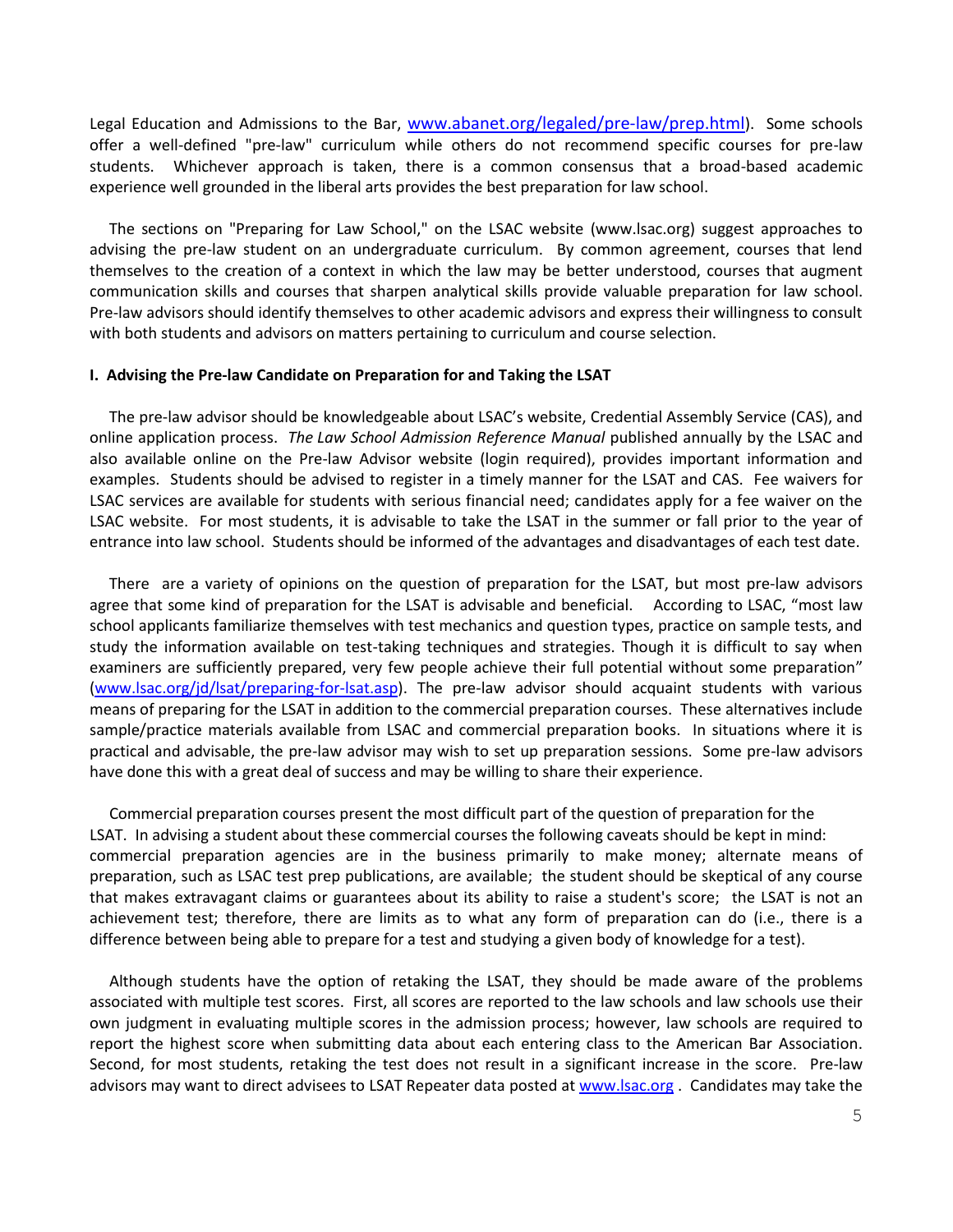LSAT a maximum of three times over a period of two years (including a test for which the score was canceled). In deciding whether or not to retake the test, students should consider such factors as their physical health or emotional state at the time of the first test, the extent to which they prepared for prior LSAT(s), and consistency of their LSAT score(s) with scores from previous standardized tests. The overall guideline is to proceed with caution before retaking the test.

# **J. Advising the Pre-law Student on Financial Issues in Preparation for Legal Education**

 It is important for the pre-law advisor to talk frankly with advisees about how they plan to pay for law school, the realities of a significant debt burden, and income expectations as a lawyer. Consumer debt and increasing cost of attendance can affect a student's ability to enroll in law school. Education debt (from undergraduate education and law school) can limit options and create hardships after law school, particularly in a weak legal job market. Pre-law advisors can direct advisees to information and resources about the cost of law school and the job market, including those available through the American Bar Association (ABA) [employmentsummary.abaquestionnaire.org/home.aspx,](http://employmentsummary.abaquestionnaire.org/home.aspx) NALP [www.nalp.org,](http://www.nalp.org/) law school websites, and to resources to help them understand the law school financial aid process, including the LSAC website and the Access Group's WiseBorrower materials on financing a legal education ww[w.accessgroup.org](http://www.accessgroup.org/). Students may hesitate to apply to law school because of their financial situation. The pre-law advisor should help advisees understand the possibilities of arranging a combination of grants, loans, personal savings, and part-time earnings to defray the expenses of a legal education. Some pre-law advisors host Financial Aid for Law School programs for students, inviting experts in the field to help students understand the realities of paying for law school. Pre-law advisors are encouraged to attend sessions on Financial Aid for Law School at regional APLA conferences and meetings. Advisees who are considering a career in public interest law or government should be made aware of loan repayment programs. A comprehensive list of such programs is available at [www.equaljusticeworks.org.](http://www.equaljusticeworks.org/)

# **K. Suggesting Alternative Career Options**

 The pre-law advisor should encourage self-evaluation of talents, strengths, weaknesses and interests, and at the same time encourage students to seek real knowledge of professions that may match these characteristics. It may be appropriate to suggest and encourage students to consider alternative career patterns. Such an approach may be especially valuable early in a student's academic career if there is evidence that the student may be better suited to another career, the student's academic performance may seriously limit law school options, or if the student has an unrealistic self-image or view of the legal profession. The pre-law advisor should discuss the option of waiting and working a year or more before applying to law school. The student may be reassured by the fact that a typical student entering law school is 24 or 25, and some law students qualify for the category of "senior citizens." Students who choose to take time off before law school are well advised to establish a file of letters of recommendations before graduation from college, either by registering for LSAC's Credential Assembly Service or by establishing a credentials file through their college or university.

# *II. RELATIONSHIPS WITH LAW SCHOOLS*

The interests of student, pre-law advisor and law school can best be met by the establishment of a close working relationship with law school admissions officers. This relationship can be fostered in many ways, the best and most efficient being attendance at regional pre-law advisor conferences.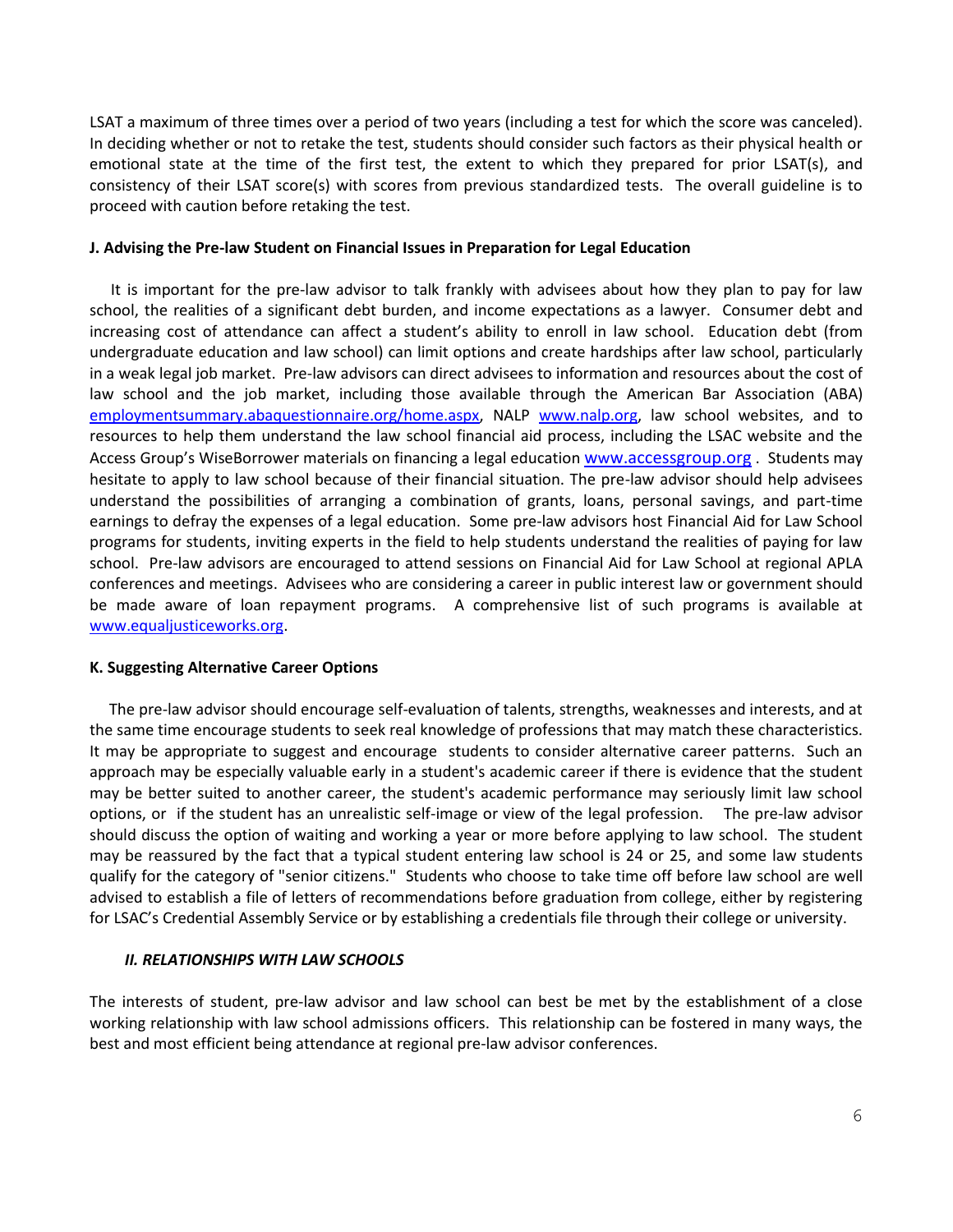#### **A. Visits to Law Schools**

 Many pre-law advisors have found that visits to law schools enhance their knowledge. Increasingly, law schools are inviting pre-law advisors to visit as their guests. These invitations may raise ethical questions for some pre-law advisors. No one should feel under any obligation either to accept an invitation or, if the invitation is accepted and the visit made, to take anything other than an objective attitude toward that law school. Law schools planning such events should be urged to give advisors, during the course of the visit, an opportunity to meet privately with students from their undergraduate institution who are currently enrolled in the school.

### **B. Visit by Law School Representatives to Campus**

 Pre-law advisors should encourage law schools to visit their campuses, given available resources and other scheduling priorities. Recruiting visits can take various forms, an individual visit or a law school fair in which a number of law school representatives are invited to visit at a designated time. Where a fair seems to be desirable, participating law schools may be asked to pay a nominal fee. Such charges should be fair and equitable and have a reasonable relationship to expenses incurred. These charges should not be assessed for income-generating purposes.

 In planning for visits by law school recruiters, efforts should be made to organize the event well in advance, to notify students adequately, and to see that the event is mutually beneficial for both the student and the recruiter. For maximum efficiency, the pre-law advisor may wish to coordinate such events with neighboring institutions by either holding joint fairs or holding events on successive days. LSAC's Recruitment Work Group of pre-law advisor and law admission representatives has developed guidelines for recruitment events: [www.lsac.org/Members/EventsRecruitment/PDFs/Guidelines-for-Planning-a-Law-Fair.pdf](http://www.lsac.org/Members/EventsRecruitment/PDFs/Guidelines-for-Planning-a-Law-Fair.pdf) Additional information is available in the Pre-law Advisor's Account at www.lsac.org, under Events and Recruitment.

 Pre-law advisors often find it valuable to invite law school representatives to participate in programs for students, such as panels on mock admissions, personal statements, financial aid for law school, law school curriculum, legal careers, or other topics. Such programs provide important information to students. When a law school is part of a university campus, students can learn much about legal education and the law school admission process in general by attending law school information sessions and tours, and attending a first year class if available. There are many opportunities for productive collaboration between the undergraduate prelaw advisor and the law school when both are located on the same campus, or when a law school is located near the undergraduate institution. It is important for students to understand that the pre-law advisor does not favor or represent a particular law school, even when a law school is located on the same campus.

#### **C. Interpreting Indefinite Application Responses**

 Often the initial response from a law school will be to place a student's application in a "hold" or "wait-list" category. The pre-law advisor can be of assistance in two major ways. First, the advisor can assist in determining the implications of being placed on a wait-list at a given school. Since admissions offices vary in their procedures, few general rules apply. Some schools maintain large wait-lists, others keep short ones. In any given year a school's ability to admit additional students from wait lists may vary according to the initial yield or to decisions being made by other law schools. The pre-law advisor should encourage students to contact the law school to ascertain the likelihood of eventual admissions and the operative time frame.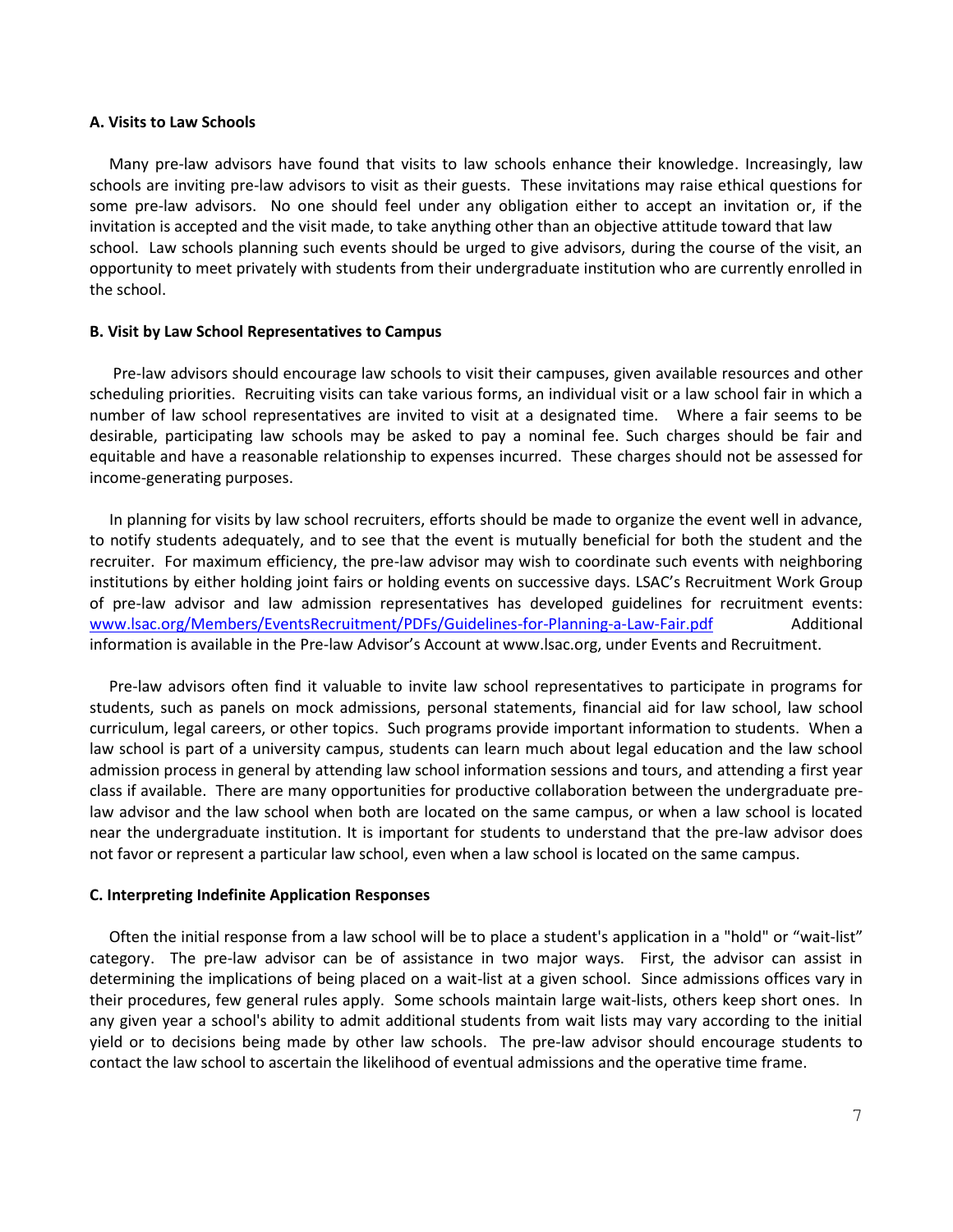Second, the pre-law advisor should encourage students placed on wait-list or hold category to find out what additional information – updated transcript and résumé, additional letters of recommendation, applicant letter of continuing interest, etc. - might be helpful to the law schools. In brief, both the pre-law advisor and the applicant should assume active roles in wait-list situations. Additionally, pre-law advisors should encourage students to take their names off wait-lists once they have decided not to attend a particular school.

### **D. Multiple Acceptances/Deposits**

 Applicants may be accepted at several law schools and, in an extension of Murphy's Law, will frequently hear from their last choice first. Initial deposits are often due before the student is able to make a final decision. In its *Statement of Good Admission and Financial Aid Practices*, LSAC recommends that no law school should require an enrollment commitment of any kind to an offer of admission or scholarship prior to April 1, except under binding early decision plans or for academic terms beginning in the spring or summer (LSAC's annual *Law School Admission Reference Manual for Law School Administrators and Pre-law Advisors).* Any failure by a law school to adhere to this deadline should be reported to the appropriate regional Pre-law Advisor Association. The pre-law advisor should urge the student to seek an extension of the deadline for a deposit, especially if the student has not received a decision on financial aid or has heard nothing from a more preferred law school. Should a law school deny the request, the student should be urged to make a deposit at the most desired school where admission has been offered. Sometimes it may be appropriate for a student to place deposits at more than one school in order to create more time for making a decision, but multiple deposits should be discouraged unless there is a valid reason. When multiple deposits are made, the student should be urged to release a seat no longer wanted as soon as possible, in fairness to both the law school and other applicants. Beginning on May 15 of each year, law schools that participate in the Commitment Overlap Service will be provided with information concerning all enrollment commitments to any law school made by those applicants who have indicated an intention to enroll in that school's entering class. The Pre-law Advisor should direct advisees to read and understand each law school's policy on multiple enrollment commitments.

#### *III. Dean's Certifications and Letters of Recommendation*

 At many institutions, the pre-law advisor is the official designated to write dean's letters and to complete dean's certifications, college questionnaires, or other forms required by law schools; the pre-law advisor may also write letters of evaluation or recommendation. Though these tasks can be time consuming and demand a great deal of effort, they are both a necessary and a valuable part of the process.

 Dean's letters and forms should be completed promptly. As a part of the pre-law advisor's professional responsibility, all deadlines should be met if the request from the student was made on a timely basis. When, for valid reasons, pre-law advisors cannot meet stated deadlines, law schools should be informed of this. Students should be urged to monitor their files to insure that all materials have been received. Since many law schools use a "rolling admissions" procedure, it is valuable to submit letters prior to stated deadlines.

### **A. Confidentiality/Waiver of Right to Access**

 Under the Family Educational Rights and Privacy Act (FERPA), the so-called Buckley Amendment, students applying to law schools in the United States have the right of access to letters of evaluation/recommendation written for them. Though students may exercise this right, they should be aware that a number of law schools have indicated that the most helpful letters are those for which the right of access by the student has been waived, thus ensuring confidentiality and candor. Pre-law advisors should also be familiar with their own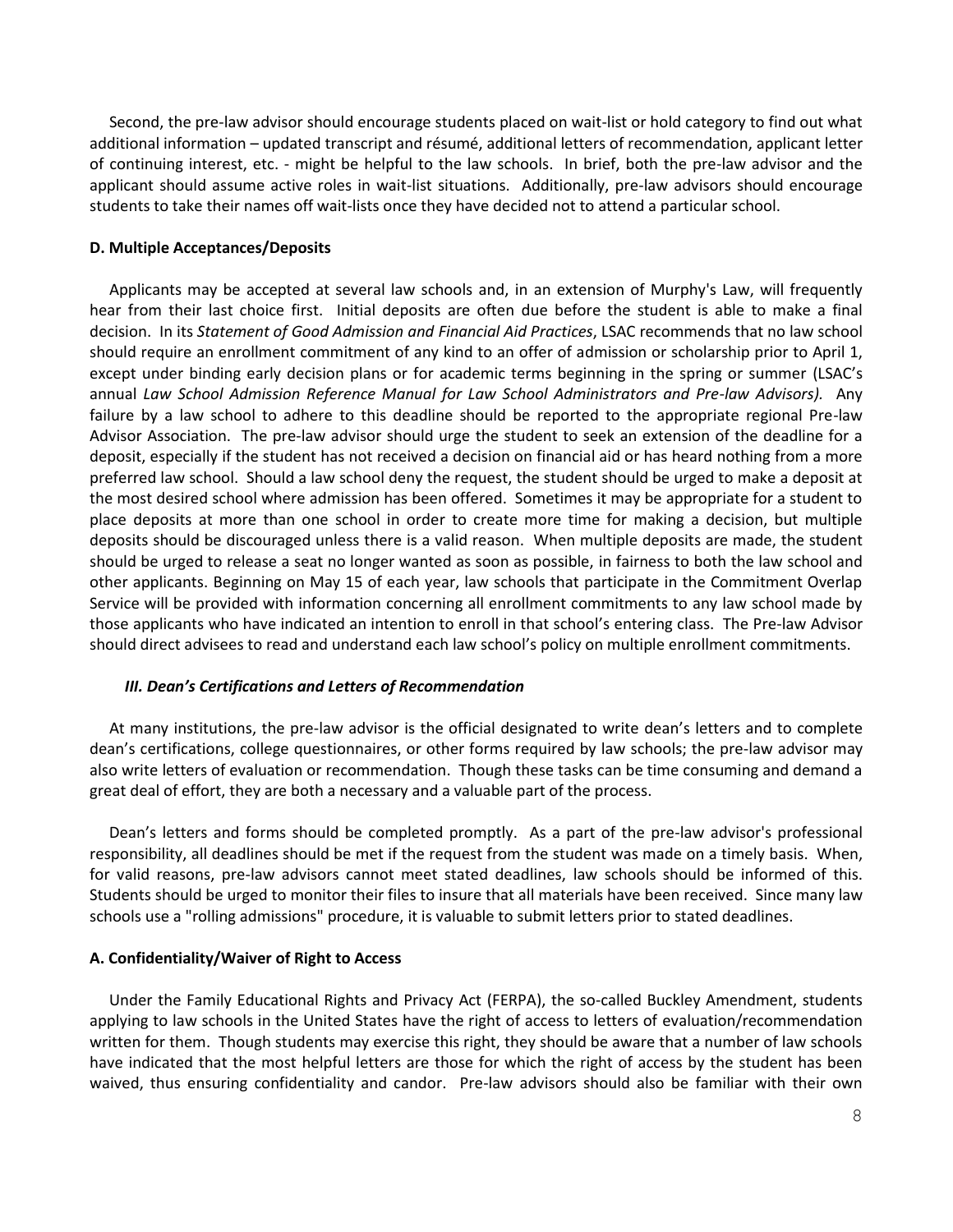institution's policy on the release of information. Regardless of whether or not the student has signed a waiver, all transactions between student and pre-law advisor should be treated as confidential.

#### **B. Dean's Certification or Letter/College Questionnaire**

 Some law schools require documentation, commonly known as a "Dean's Certification, "Dean's Letter" or "College Questionnaire," from undergraduate and graduate institutions attended by the applicant. The primary purpose is to obtain information about academic and disciplinary misconduct (or lack thereof); some law school forms also include questions about the applicant's academic performance, leadership, motivation and character. Law schools vary widely in their approach to obtaining this information. Many law schools do not use a dean's certification process, relying entirely upon the applicant to disclose relevant disciplinary information. A few law schools require a dean's certification for all applicants. Others require a dean's certification or dean's letter only for applicants who answer "yes" to a question relating to disciplinary misconduct on the law school application. A number of schools require a dean's certification for matriculating applicants only; such requests are made late in the spring semester or during the summer. Currently, dean's forms must be sent from the undergraduate institution directly to the law school in question. LSAC is developing a common dean's certification form, and is considering an optional service for submitting dean's forms (law schools would elect to participate in this service).

Undergraduate institutions vary on the handling of dean's certifications or letters. Pre-law advisors should be thoroughly familiar with their institutions' methods of processing such requests and are advised, where the situation permits, to be designated as the college official responsible for completing law school dean's forms. Since this documentation is required in order for the applicant's file to be complete, pre-law advisors should be aware of what information their particular school provides (e.g., class standing, the nature of disciplinary actions that are deemed reportable, etc.) and so inform the student. Information about how to request a dean's certification or letter should be posted on the undergraduate institution's website and elsewhere, so that current students and alumni have clear information about the process.

Most law school applications also require the applicant to provide information about prior disciplinary, judicial, or academic history, whether or not a dean's certification is required. The law schools typically ask "have you ever been subject to disciplinary action for scholastic or other reasons?" This question is broader than the information provided in the dean's letter or dean's certification, which is based upon university records. Applicants should be advised to answer such questions truthfully and completely, disclosing information even when records have been expunged or sealed. Failure to disclose this information can trigger severe consequences in the admissions process and later in the bar admission process. A law school application is considered to be a "continuing" application; it must be updated if anything occurs that makes the initial response inaccurate or incomplete. It is appropriate and helpful for a Pre-law Advisor to discuss and review an applicant's response to application questions regarding disciplinary or judicial history. Applicants should be advised to keep copies of their law school applications and any addenda submitted, so that this information is readily available when applying for admission to the bar after law school.

### **C. Letters of Recommendation/Evaluation by Pre-law Advisors**

 In addition to the "Dean's Letter" or "College Questionnaire," pre-law advisors may be requested to write letters of recommendation or an evaluation on behalf of an applicant. Pre-law advisors can perform a valuable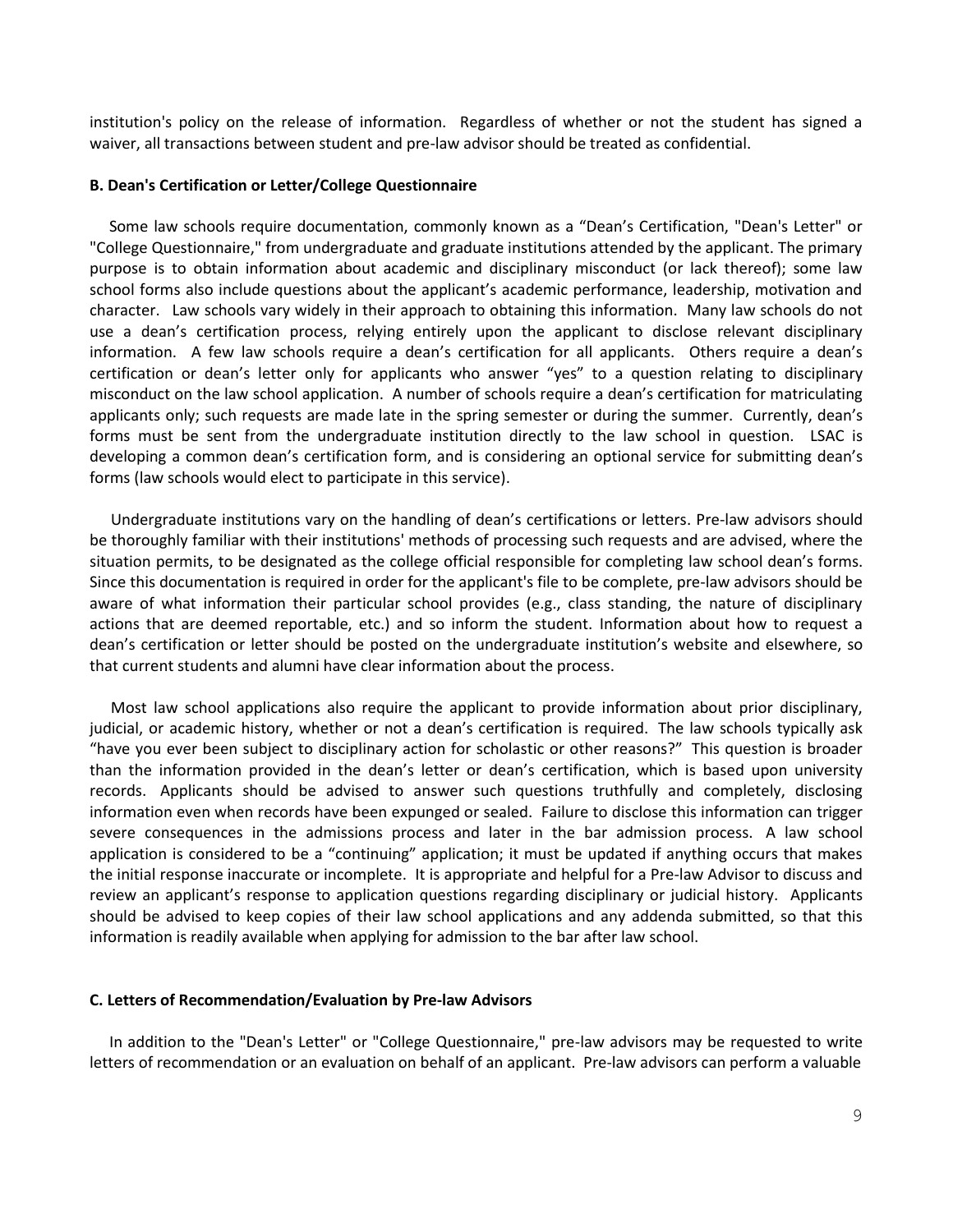service in writing these letters because they have a unique opportunity to view the student in a total setting: academic; non-academic; and personal. In general, these letters should include:

(l) a statement describing how the recommender knows the applicant;

(2) an assessment of the student's overall academic performance, including difficulty of curriculum, course selection, improvement (or decline) in performance, factors affecting performance, and testing history;

(3) an assessment of the student's contributions to campus life; and

(4) an assessment of personal qualities relevant to the student's performance as a law student and lawyer.

 The pre-law advisor is under no obligation to write a letter of recommendation or evaluation for any applicant. The advisor should inform the applicant that the letter will be written with candor. Neither the applicant nor the law school benefits from a letter lacking candor.

# *IV. BEST PRACTICES FOR ADVISING APPLICANTS ON PERSONAL STATEMENTS*

 A personal statement is exactly what it says it is, a "personal statement." Law school admission officers often refer to this as the applicant's "interview" with the law school admission committee. There are a number of publications that offer advice on the crafting of these essays and applicants often seek advice from their pre-law advisors. Pre-law advisors are, of course, free to establish their own policies in terms of working with applicants on personal statements (and other essays) and may choose not to offer assistance in essay writing. For those who do assist in reviewing essays, PLANC suggests the following best practices for assisting applicants in their essay writing. The guidelines below are consistent with the metaphor used in I.C. above: pre-law advisors can serve as coaches but they do not play the game for students.

(1) The personal statement must be the work of the applicant. Pre-law advisors should not write or edit extensively these essays. Applicants should be encouraged to consult each prospective target school's guidelines and requirements for the personal statement before soliciting guidance from a pre-law advisor or others (writing tutors, editors, etc.). If the applicant has a question about the law school's guidelines and requirements, the applicant should consult the school directly.

 (2) When asked to assist in the writing of the personal statement, pre-law advisors may want to ask applicants to verbalize their reasons for applying to law school and engage in conversations that force applicants to clarify their reasons. It is appropriate to request a copy of an applicant's résumé, transcript, and other information that will facilitate brainstorming and discussion about possible approaches and topics for the personal statement. Pre-law advisors may also alert applicants to variations in law school instructions and requirements for personal statements, word or page expectations and limitations, and the possibility and purpose of additional optional statements.

 (3) Pre-law advisors may offer to read a draft of the personal statement or other essay and to comment and make suggestions. Pre-law advisors should not feel obliged to serve as proof readers or final editors. Perhaps the best analogy at this point is for pre-law advisors to take the stance of a book reviewer who does not write or edit the material but offers a critique.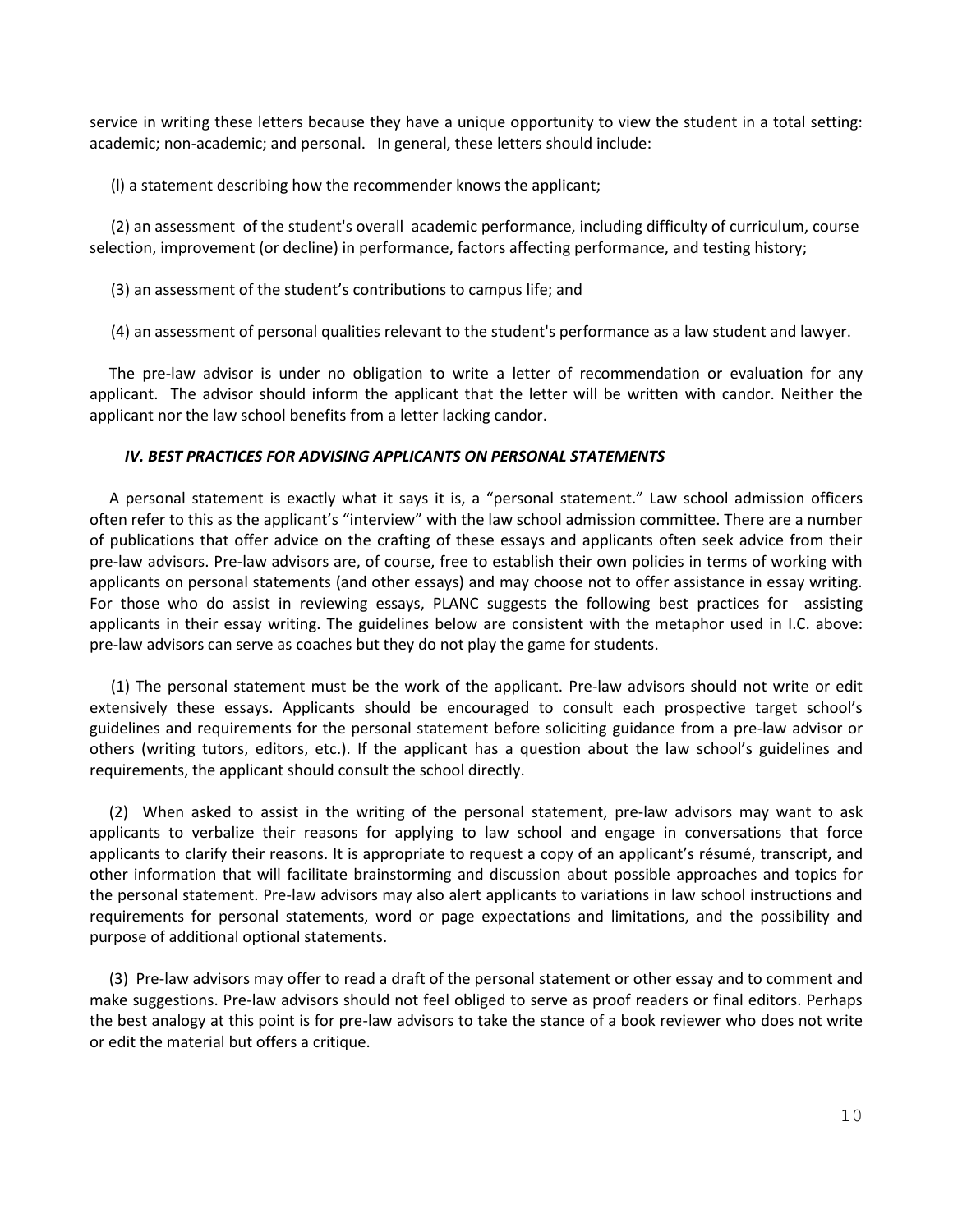(4) Applicants should be reminded when signing an application stating "this is my work" that this is considered by the Bar Examiners to be an integrity issue.

# *V. INSTITUTIONAL RELATIONSHIPS*

 Pre-law advisors should stress the value of their function and promote it as an important service to both students and the institution by:

(l) raising the level of awareness of pre-law advising on the part of both students and administration

(2) requesting financial support to the fullest extent possible for programs, publications, secretarial assistance, membership in regional pre-law advisor associations (APLAs), attendance at regional and national conferences, and purchase of materials from LSAC;

(3) securing adequate space for print resources, and computer access to electronic resources about law school and the legal profession;

(4) reporting annually their activities to appropriate administrative officers of their institution;

(5) seeking adequate time to perform pre-law advising duties; this may involve release time or a reduced teaching load, in the case of a faculty pre-law advisor or a reduced general advising load for a pre-law advisor with general academic advising responsibilities;

(6) obtaining professional recognition of pre-law activities.

(7) establishing and/or advising law-related student organizations to enhance the knowledge of undergraduates at their institutions.

# *VI. PROFESSIONAL RELATIONSHIPS*

 Pre-law advisors are encouraged to share their knowledge, experience, publications, and ideas with other pre-law advisors. When publications are shared, any use by the recipient should give appropriate credit to the originating source.

 The most effective way of getting to know other advisors and law school admission officers is by actively participating in one of the regional pre-law advisor associations (APLAs): the Midwest Association (MAPLA), the Northeast Association (NAPLA), the Pacific Coast Association (PCAPLA), the Southern Association (SAPLA), the Southwest Association (SWAPLA) and the Western Association (WAPLA). The primary goal of these associations is to increase the effectiveness and professionalism of pre-law advising. At the same time, getting to know other advisors and admission officers provides an opportunity for networking with an interesting and enjoyable cadre of people whose common interest, the pre-law student, can lead to valuable interchanges of ideas and resources. The Pre-law Advisors National Council (PLANC) acts as a liaison among the APLAs and serves as a link with the agencies and organizations involved in legal education and the legal profession. For further information about the APLAs, go t[o www.planc.org.](http://www.planc.org/)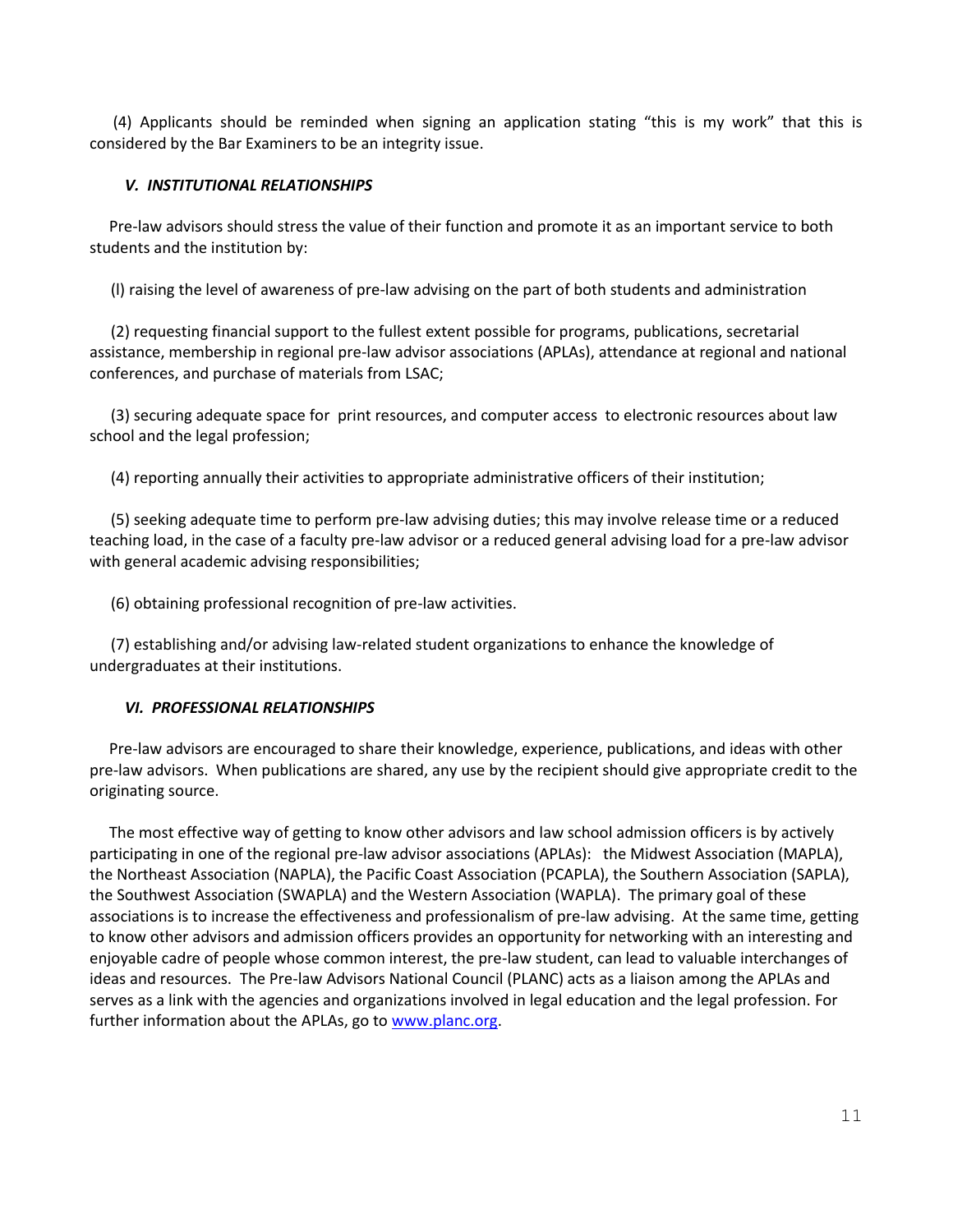# *VII. RELATIONSHIPS WITH COMMERCIAL VENDORS*

## **A. Relationships Between Individual Pre-Law Advisors and Commercial Vendors**

The term "commercial vendor" is defined, for these purposes, as any for-profit organization, group or individual, who is not officially connected with an institution of higher learning and whose pre-law advising function is primarily for profit. Although pre-law advisors have no real authority over commercial vendors, pre-law advisors, with the backing of regional pre-law advisor associations (APLAs) and PLANC, ought to be able to exert some influence over the activities of these vendors. The following actions are suggested:

(1) In areas where the commercial vendors operate, the local pre-law advisors may meet with representatives of the vendors to reach an agreement that will benefit both parties. Pre-law advisors will let their students know of the availability of the commercial test prep courses. Advisors may clearly state that this is for information purposes only and in no way implies an endorsement of the vendor. Pre-law advisors may offer handouts identifying their services which commercial vendors agree to make available.

 (2) Pre-law advisors should make a concerted effort to advertise on their campuses the services and materials provided by their offices, and emphasize the fact that these services are provided at no cost by their institution. Where feasible and appropriate, the students should be informed that it is the institution's pre-law advisor who has direct connection with law school admission officers, has the latest information from Law Services, is a member of the regional APLA, and receives updates on admission practices from the APLA and from PLANC.

### **B. Relationships Between the APLAs and Commercial Vendors**

 The question of the relationship between the commercial vendors and APLAs presents an interesting problem. When APLAs hold their annual conferences, to what extent may the commercial vendors participate? Should they attend our workshops and have access to materials prepared by pre-law advisors? Materials prepared by pre-law advisors are generally available at no charge to applicants and other pre-law advisors but when commercials have access to these materials they are used for profit. Conversely, since commercial vendors do, in fact, advise applicants, is there an obligation on our part to see that all applicants have access to the best information available?

In view of these questions, the Committee recommends the following guidelines:

(1) Commercial organizations, including individual for-profit pre-law advisors may attend our annual conferences but will be charged at a "commercial rate." This is the current practice for most APLAs. They may have display tables in areas designated by the APLAs.

(2) Commercial vendors may have access to all materials distributed at the conferences but may not reproduce any of these materials for in-house use or distribution to applicants without the consent of the authors or organizations, as appropriate. If such reproductions and distribution is requested and approved, an appropriate fee will be charged and paid to the institution of the author, or the APLA or PLANC as appropriate.

(3) Commercial vendors may send representatives to all sessions, except business sessions, they may participate in panels and discussions only by invitation of the APLA.